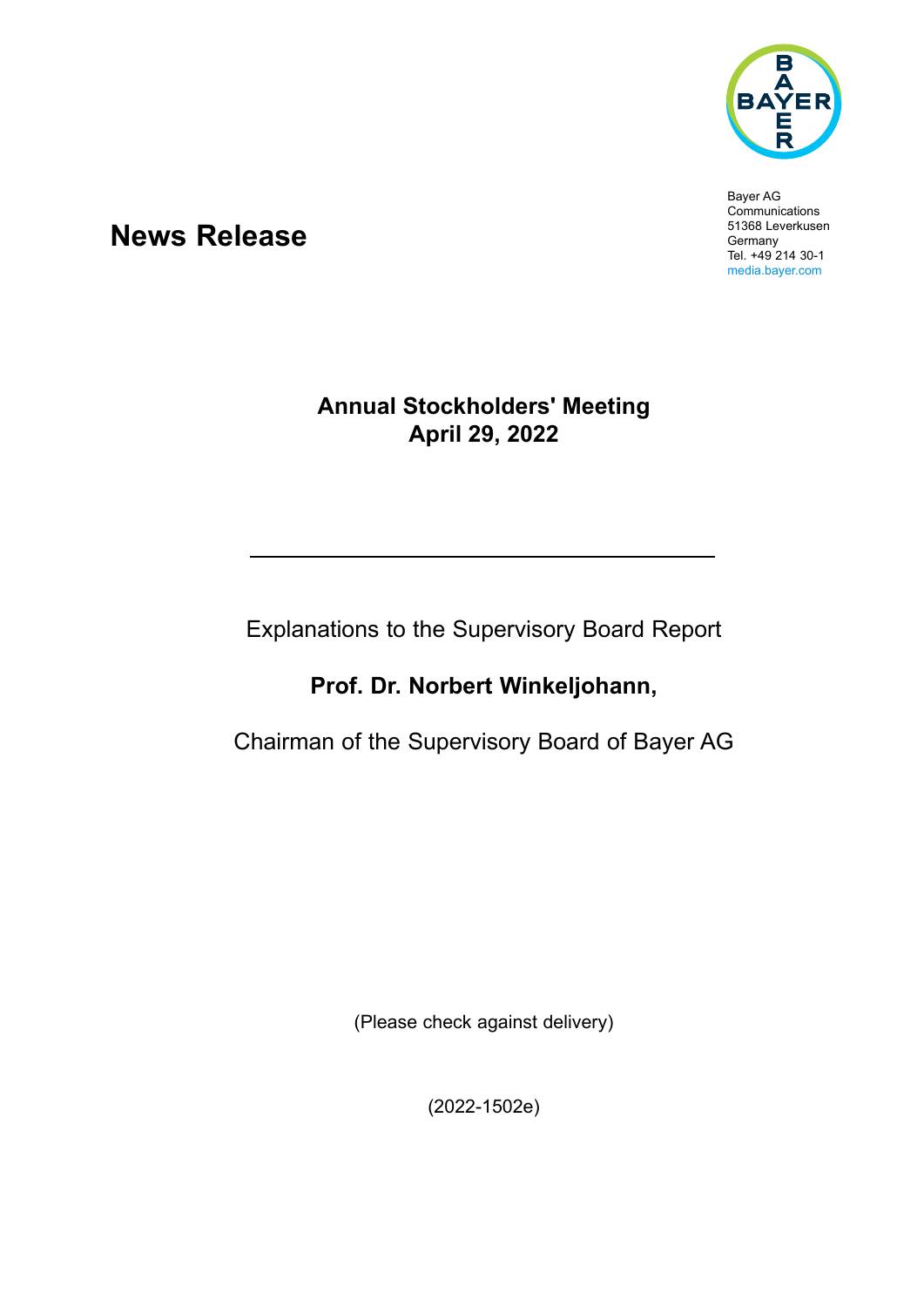Ladies and gentlemen.

Werner Baumann has given you a comprehensive overview of fiscal 2021 and the company's outlook.

Mr. Baumann, thank you for your detailed and compelling remarks.

Dear stockholders, ladies and gentlemen,

I would now like to deliver the Report of the Supervisory Board, which is part of Agenda Item 1 of today's Annual Stockholders' Meeting. You will find the Report of the Supervisory Board on pages 13 to 20 of the Annual Report.

Before I address the substantive focal points of the work of the Supervisory Board, I would like to emphasize two aspects that I, as Chairman of the Supervisory Board, believe had a special impact on the work of our body last year.

First, I have maintained very close contact with our investors in 2021 and the first months of this year. At a Corporate Governance Roadshow last November and December, I held discussions with investors representing about 40 percent of our stockholder base. I have also engaged in further conversations as warranted and in the run-up to this Annual Stockholders' Meeting. This regular contact has proven very effective and helps the Supervisory Board better understand which issues are particularly important to our stockholders.

In addition to this direct contact, an investor study was conducted on behalf of the Supervisory Board to ascertain the opinions of our key investors as regards the issues of environmental protection, social needs and governance. The results of this study supplement the range of opinions I have gained from my conversations with the stockholders.

Secondly, the work of the Supervisory Board was impacted again last year by the personnel changes that have taken place on the stockholder side in recent years. Seven of our ten stockholder representatives have served on the Supervisory Board for five years or fewer. An intensive fluctuation within the Supervisory Board is very important to inject fresh ideas and perspectives into the work of our governance body. On the other hand, the new Supervisory Board members also have to become acquainted with their new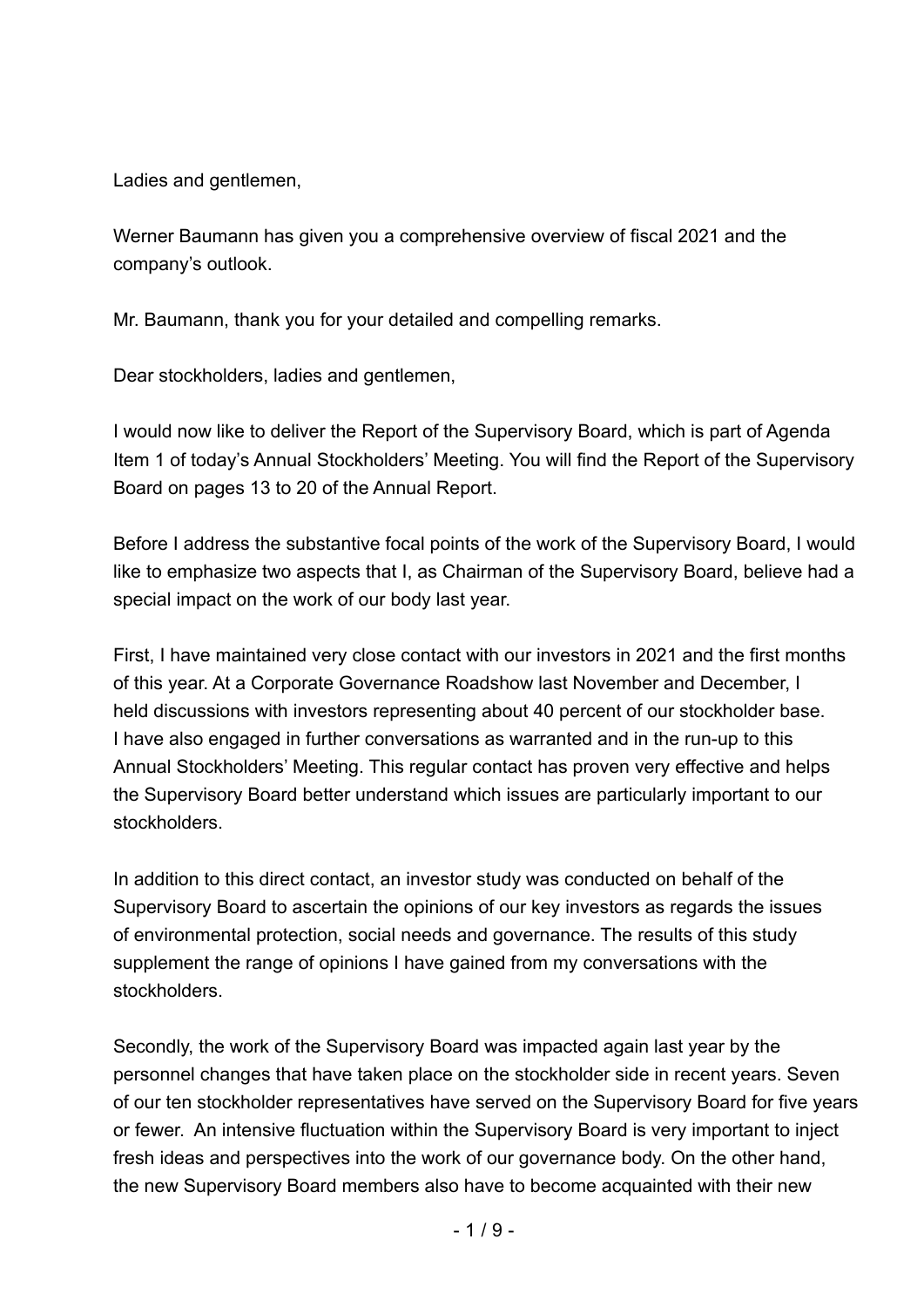roles. This was most recently the case with Dr. Fei-Fei Li and Alberto Weisser, whom you elected to the Supervisory Board at last year's Annual Stockholders' Meeting.

The replacement of Supervisory Board members also always results in the loss of knowledge and experience relating to Bayer. Several changes will take place this year on the employee-representative side: five employee representatives, some of them long-serving members, will step down from the Supervisory Board at the end of today's Annual Stockholders' Meeting, and another will leave within the coming months. To ensure the necessary degree of continuity in the work of the Supervisory Board after these changes, the Supervisory Board has proposed to today's Annual Stockholders' Meeting the reelection of three currently serving Supervisory Board members. I'll address these proposals in more detail later on.

Substantively, the work of the Supervisory Board focused last year on the themes I outlined at last year's Annual Stockholders' Meeting. These focal points were:

- Increasing value through the accelerated implementation of Bayer's strategy,
- Supporting change processes
- Strengthening growth
- Resolving the glyphosate issue
- • Disciplined allocation of capital and debt reduction
- • Targeted innovation and digitalization
- Thoroughly addressing Bayer's ESG targets

I'd like to discuss further details on some of these points as follows.

Let me begin with the issues that accounted for an especially broad portion of the Supervisory Board's work last year. After that, I will explain the proposals for the agenda item "Supervisory Board elections."

Ladies and gentlemen, the Supervisory Board convened for nine meetings and one additional discussion last year. The work of the Supervisory Board focused on monitoring the operational business, matters regarding the composition and compensation of the Board of Management, and the review of the financial statements. The Supervisory Board also dealt with

- individual corporate acquisitions and divestments,
- the glyphosate litigations and the additional significant PCB and dicamba litigations.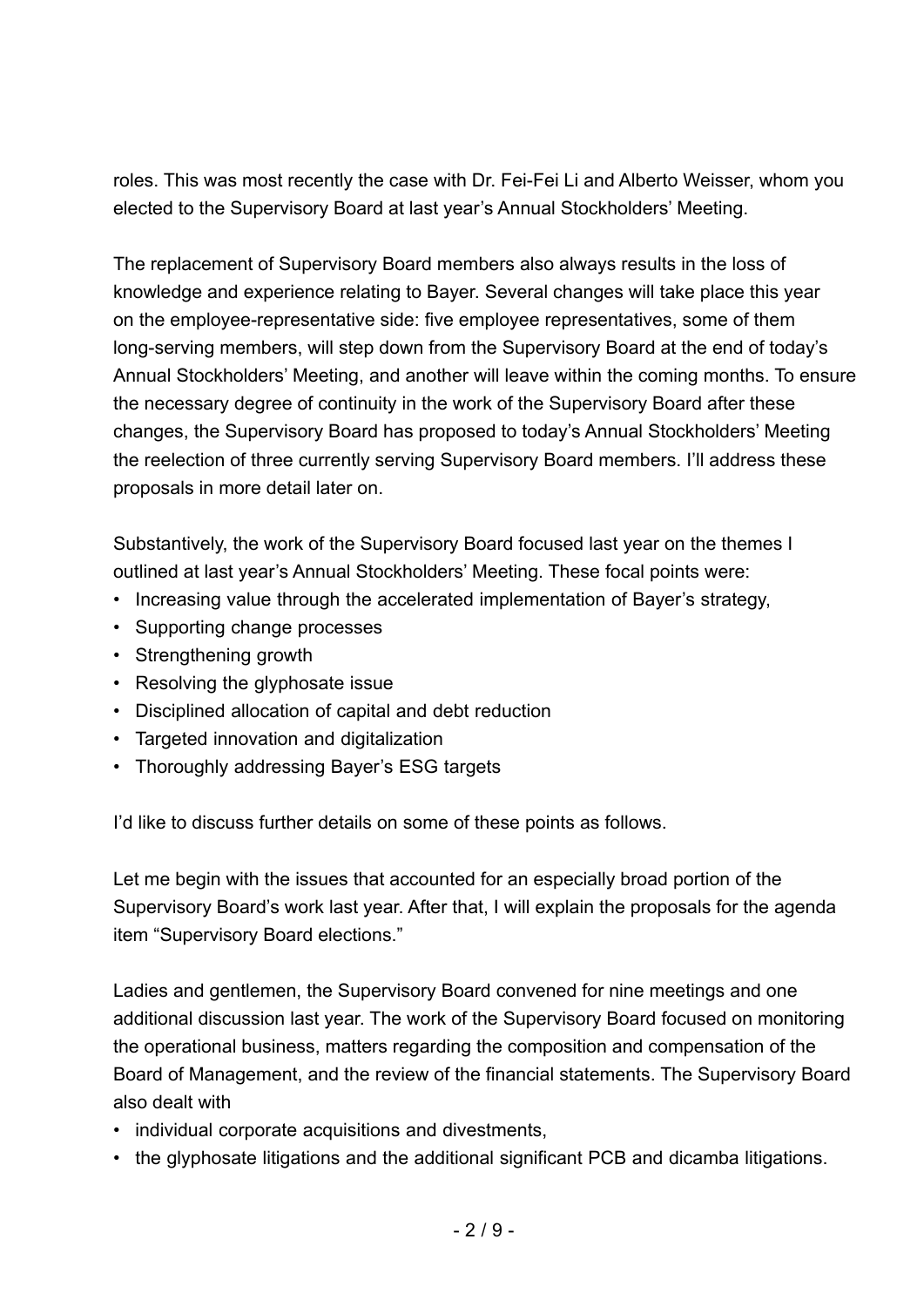### **As regards corporate acquisitions and divestments:**

One focus of the Supervisory Board's work was individual corporate acquisitions and the divestment of a corporate shareholding.

- The Supervisory Board dealt intensively with the acquisition of Vividion Therapeutics a company active in biopharmaceutical drug discovery – to strengthen the Pharmaceuticals business.
- The Supervisory Board also dealt with the divestment of Bayer's Environmental Science Professional business; the transaction agreement was concluded this March.
- Furthermore, the Supervisory Board approved the divestment of the company's stake in Century Therapeutics and further smaller individual sales transactions.

With these transactions, Bayer continues to consistently implement its life science strategy and is adding to a series of portfolio adjustments undertaken in the previous years, including the acquisitions of Care/of, KaNDy Therapeutics and AskBio, as has already been reported here.

#### **As regards the glyphosate litigations:**

The Supervisory Board and several of its committees once again dealt intensively with the glyphosate litigations in 2021.

As you know, contrary to Bayer's expectations, the previously negotiated settlement with the plaintiffs' representatives that would have largely concluded the glyphosate litigations did not receive the necessary court approval.

After extensive deliberations at several meetings of the Supervisory Board, the company therefore presented a five-point plan at the end of last May to resolve the glyphosate issue ourselves. The Supervisory Board dealt with this plan in detail at a discussion convened at short notice, at a formal meeting and in a written resolution. The Supervisory Board's independent legal counsel John H. Beisner also attended the discussion and the meeting.

The Supervisory Board and the special committee for the glyphosate litigations also dealt extensively with the court proceedings in these litigations, including the proceedings before the U.S. Supreme Court.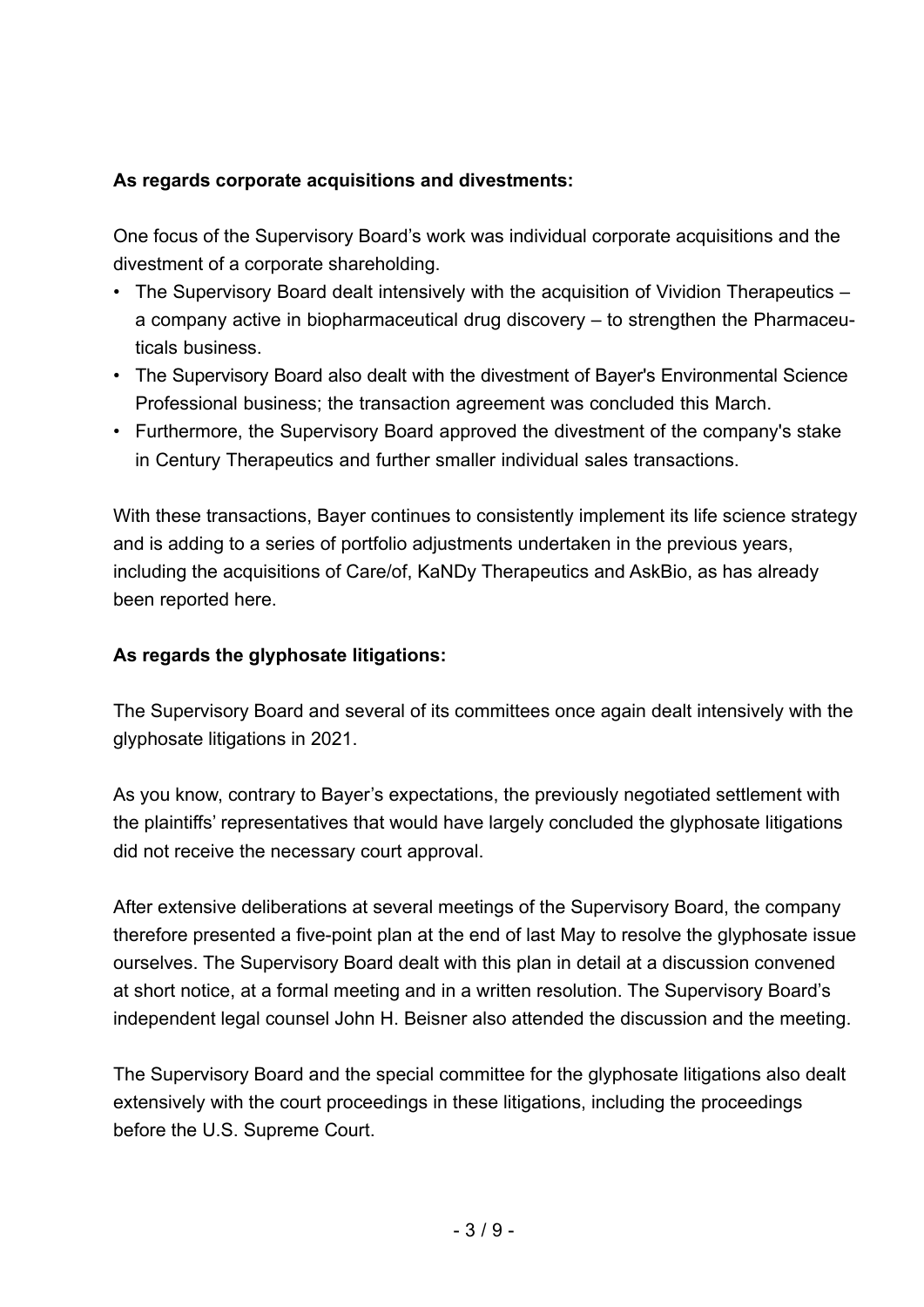In this connection, the Supervisory Board and the Audit Committee also intensively addressed the financing framework needed to manage the glyphosate matter and the establishment of provisions for the event of a negative decision by the U.S. Supreme Court.

With the resolution of the five-point plan, the process has reached a stage at which future activities will focus primarily on the implementation of the measures to manage the glyphosate issue. As of the end of 2021, therefore, the Supervisory Board dissolved the special committee for the glyphosate litigations that had been established in 2019. Should it be necessary for the Supervisory Board to deal with further developments, this will be done within the full Supervisory Board. The Supervisory Board's independent counsel John H. Beisner will remain available to the Supervisory Board.

Ladies and gentlemen, in addition to these two emphasized focus areas, the strategy of the divisions and the Group as a whole was a particular focus of the work of the Supervisory Board. This issue was initially discussed within the scope of the established strategy process. Last September, the Supervisory Board convened for a two-day meeting to deal very intensively with the strategy and unanimously confirmed the strategy of the Board of Management for the divisions and the Group as a whole after a detailed discussion.

In the deliberations on and discussion of the strategy, the Supervisory Board also took into account the feedback that the Board of Management received in its investor conversations and that I received through the communication with our investors that I have already mentioned. In addition, the Supervisory Board commissioned the aforementioned external investor study so as to attain further input.

In connection with the assessment of the strategy developed by the Board of Management, furthermore, the Supervisory Board and the Board of Management jointly commissioned an independent study on various levers to increase Bayer's enterprise value. The study concluded that the reduction in the value of Bayer's shares compared with their intrinsic value is not attributable to the structure of Bayer's portfolio. To reduce or close the value gap, the study's authors instead recommend specific improvements particularly as regards the positioning of the Pharmaceuticals Division's existing product pipeline and the communication of further issues of relevance to investors at divisional and full Group levels.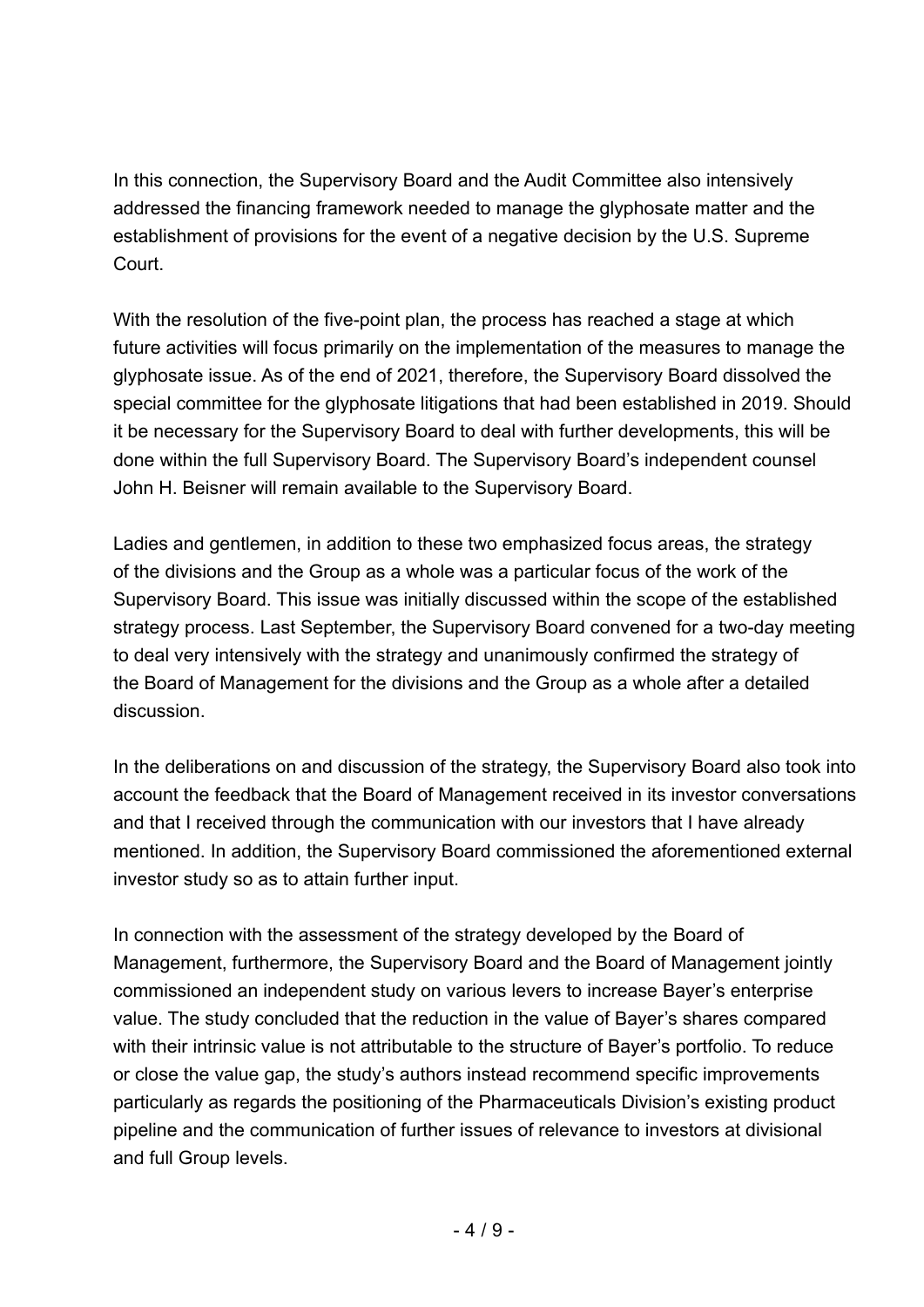The Board of Management and the Supervisory Board have already begun an in-depth examination and assessment of these suggestions.

Besides these strategic focus issues, the Supervisory Board dealt intensively with changes to the composition of the Board of Management and with the short- and medium-term succession planning for the Board of Management. The Supervisory Board undertook the following changes to the composition of the Board of Management in 2021:

In January, the Supervisory Board appointed Sarena Lin to the Board of Management; Lin is responsible for Transformation and HR at Bayer. In February, the Supervisory Board extended the Board of Management contract of Stefan Oelrich, who heads up the Pharmaceuticals Division.

At an extraordinary meeting in October 2021, the Supervisory Board dealt with the departure ahead of schedule of the former head of the Crop Science Division, Liam Condon. Mr. Condon had requested that his contract be terminated with effect from the end of 2021. As a result, no severance payments needed to be made to Liam Condon for the premature termination of his contract. In accordance with statutory requirements, he is only receiving compensation for the post-contractual noncompete agreement imposed on him. The Supervisory Board thanks Liam Condon for his service and wishes him all the best.

With effect from January 1, 2022, the Supervisory Board appointed Rodrigo Santos to succeed Mr. Condon as a member of the Board of Management and head of the Crop Science Division. I introduced Rodrigo Santos to you already at the beginning of the Annual Stockholders' Meeting. Rodrigo Santos is a recognized expert with more than 25 years of international experience in the agricultural sector. The management of the Crop Science Division is in very good hands with him.

With the aforementioned appointments to the Board of Management and the contract extensions, the Supervisory Board has taken important decisions as regards the company's management.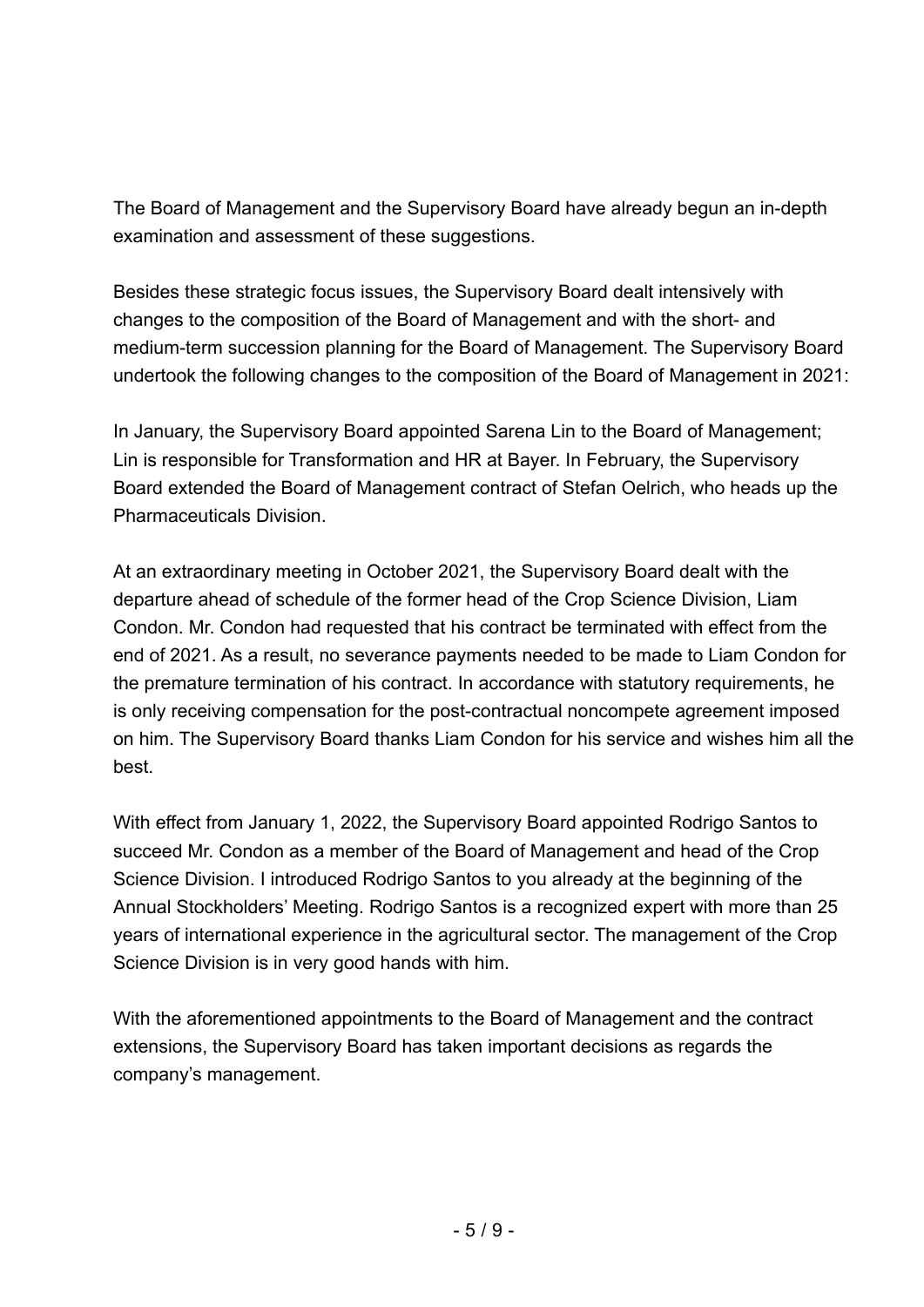Last but not least, the internal organization of the work of the Supervisory Board was an important matter. I would like to mention two points:

- With external assistance, the Supervisory Board undertook a self-assessment, examined the – largely very positive – results and discussed the measures identified through the self-assessment process to further improve its work. These measures include, for example, conducting a so-called executive session at the beginning and end of each ordinary Supervisory Board meeting, in other words consultation without the participation of the Board of Management. Additional executive sessions are scheduled, as required. Another consequence of the self-assessment is the organization of intensive training events on digitalization issues for the Supervisory Board over the course of this year.
- • The Supervisory Board also implemented changes to its committees. I already mentioned that the special committee for the glyphosate litigations was dissolved as of the end of 2021. At the same time, however, the Supervisory Board established a new ESG Committee with effect from the beginning of this year. This committee's duties relate to sustainable corporate governance and Bayer's business activities in the areas of environmental protection, social issues and corporate governance. The committee is chaired by Ertharin Cousin, who can contribute extensive experience in these fields thanks in part to her previous role as Executive Director of the United Nations World Food Programme.

That concludes my remarks about the key areas of the Supervisory Board's work last year.

Now I'd like to talk about the compensation of the Board of Management. No major changes were undertaken in 2021 to the system for compensating the Board of Management. The compensation of the Board of Management continues to be conferred according to the compensation system approved by you, ladies and gentlemen, at the 2020 Annual Stockholders' Meeting of our company with a majority of 94 percent.

Nonetheless, the Supervisory Board did resolve a change to one detail that took effect in 2022: the target for the short-term variable compensation component was reduced and the target for the long-term variable compensation component increased by the same measure. Specifically, the target for the STI – in other words the annual bonus – now makes up only 90 percent of fixed compensation, rather than previously 100 percent. By contrast, the target for the multi-year stock-based compensation component was increased from 150 percent to 160 percent of fixed compensation. Beginning in 2022,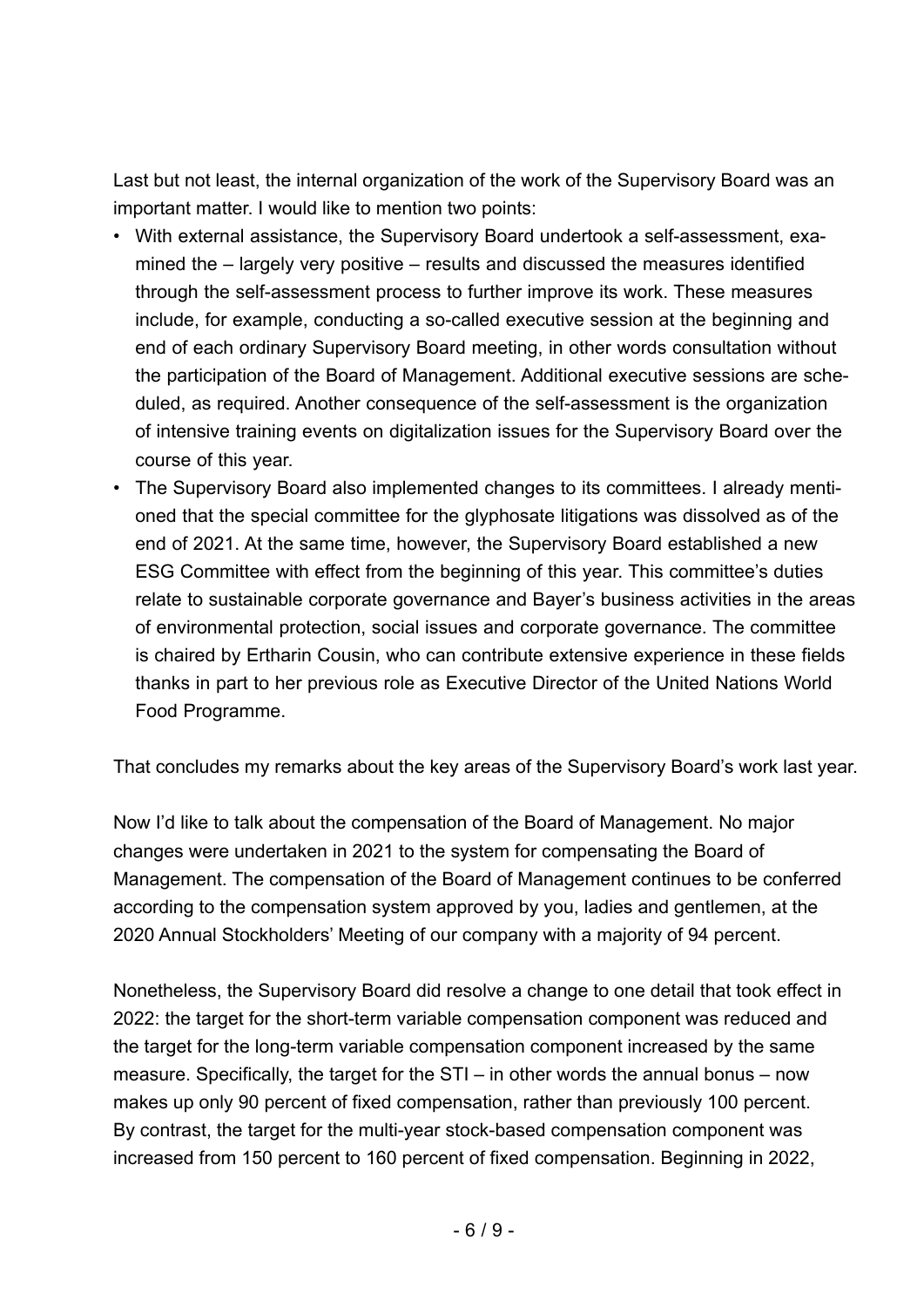therefore, a greater share of the target total compensation of the Board of Management will be determined by the absolute and relative performance of Bayer stock and further components such as our success in implementing the sustainability targets.

As regards the targeted incentivization of operational success in the short-term variable cash compensation (STI), neither significant positive nor negative special effects will be taken into account in the relevant performance indicators in accordance with the compensation system resolved at the Annual Stockholders' Meeting 2020.

With respect to the compensation for 2021, I would like to note that the Supervisory Board did not retroactively intervene in the variable compensation targets, for example as regards impacts on the business as a result of the COVID-19 pandemic.

You can see the compensation of the members of the Board of Management for 2021 in the extensive compensation report that is included in the Annual Report and was published together with the documents for the Annual Stockholders' Meeting. The compensation report was also completely revised to comply with the new statutory requirements and describes in great detail both the system for compensating the Board of Management and the compensation of the members of the Board of Management in 2021. The system for compensating the Supervisory Board and the compensation of the Supervisory Board members in 2021 are also described in detail. The compensation report was examined by the external auditor as regards not just the completeness of the required information, but also its content, and therefore more extensively than required by law.

I would also like to explain the development of short- and long-term variable cash compensation. Short-term variable cash compensation for 2021 was determined by the overachievement of the yearly targets for core earnings per share (core EPS), free cash flow and the performance of the divisions. The average payout from short-term variable cash compensation for 2021 thus amounted to 175 percent of the target.

At the same time, the weak absolute and relative performance of Bayer stock during the four-year period beginning in 2018 and concluding at the end of 2021 was reflected in the total compensation of the members of the Board of Management. The payout from long-term variable cash compensation averaged just 32 percent of the target amount in 2021.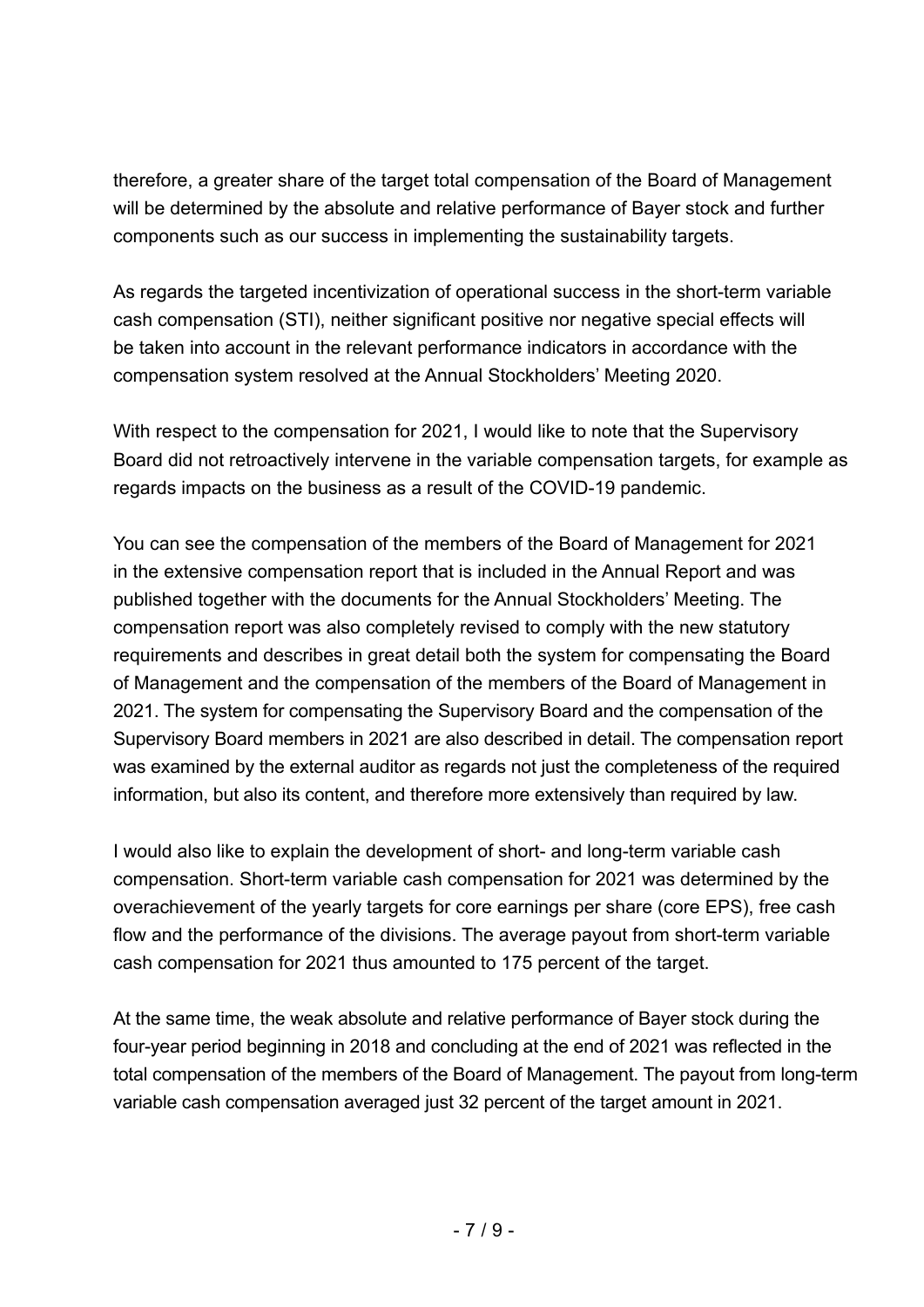The payments to the members of the Board of Management amounted to 92 percent of total cash compensation, which was below the target amount.

As you can see, the compensation system you have supported is very heavily performance-related. Short-term developments – and to an even greater extent long-term developments – are accounted for in the system and thus reflect stockholder interests very well. Extraordinary influences of both a positive and a negative nature are not taken into account.

Ladies and gentlemen,

The Audit Committee and the Supervisory Board extensively discussed and examined the annual financial statements of Bayer AG, the consolidated financial statements for the Group, the combined management report and the audit reports by the external auditor. There were no objections, and we therefore concurred with the result of the external audit.

We are in agreement with the combined management report and, in particular, with the assessment of the future development of the company.

The same applies to the proposed dividend. The Supervisory Board has assented to the proposal by the Board of Management for the use of the distributable profit, which provides for payment of a dividend of 2.00 euros per share.

As explained by Mr. Baumann, ladies and gentlemen, your company – Bayer AG – has presented very encouraging business data for 2021 and made substantial progress in other major areas, such as the pharmaceutical pipeline. This is reflected in the equally encouraging performance of Bayer stock since the beginning of 2022. Both in turn reflect the full focus of the Board of Management and Bayer's roughly 100,000 employees worldwide on the company's operational outperformance and strategic priorities.

On behalf of the Supervisory Board – and I'm sure on your behalf as well – I would like to thank the members of the Board of Management and Bayer's entire workforce for their hard work. I would also like to explicitly express my gratitude for their tremendous dedication in the face of conditions made even more difficult by the COVID-19 pandemic and the current war between Russia and Ukraine.